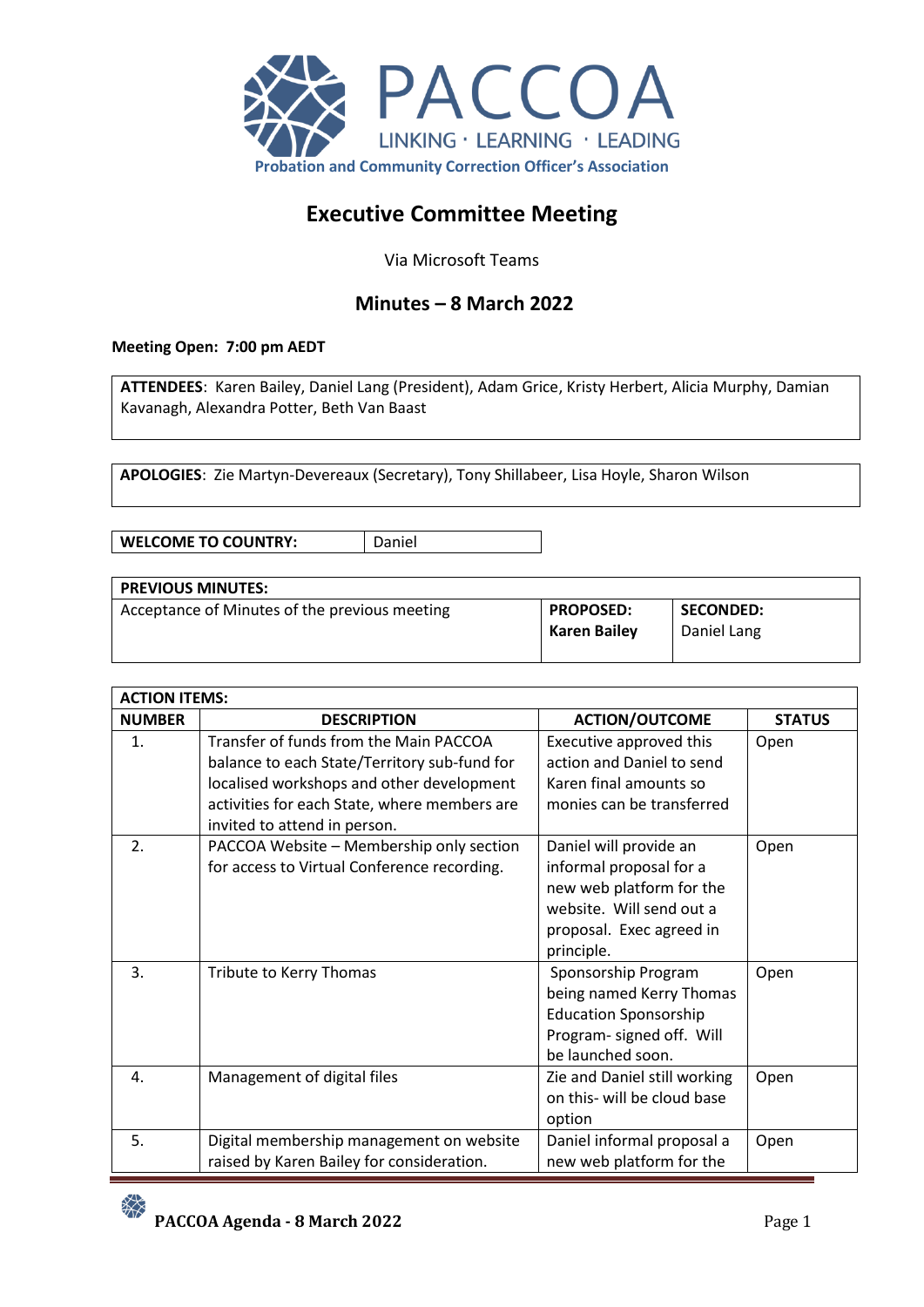

|     |                                                | website. Will send out a     |      |
|-----|------------------------------------------------|------------------------------|------|
|     |                                                | proposal-this action will be |      |
|     |                                                | incorporated with action     |      |
|     |                                                | item #2                      |      |
| 6.  | Karen Bailey would like to propose all         | Daniel to draw up project    | Open |
|     | delegates to consider taking on a project this | roles and send out to the    |      |
|     | year. Role descriptions need updating -        | executive. Adam              |      |
|     | constitution needs reviewing, managing         | nominated as the External    |      |
|     | external relationships, connecting with PNG,   | Relationships co-ordinator   |      |
|     | etc.                                           |                              |      |
| 7.  | Date/Location of next PACCOA Conference.       | Alicia happy to pass on the  | Open |
|     |                                                | next conference being in     |      |
|     |                                                | Adelaide. Discussed and      |      |
|     |                                                | NSW decided to be the        |      |
|     |                                                | next location in 2023,       |      |
|     |                                                | Daniel and Beth to start     |      |
|     |                                                | considering options.         |      |
| 8.  | ICPA memberships.                              | Karen still managing this,   | Open |
|     |                                                | nearly have everyone         |      |
|     |                                                | connected.                   |      |
| 9.  | Yolanda Sanders reported she had received      | Daniel informal proposal a   | Open |
|     | queries regarding the previous PACCOA          | new web platform for the     |      |
|     | Meeting Minutes, which are yet to be           | website. Will send out a     |      |
|     | uploaded to the PACCOA Website.                | proposal. This action item   |      |
|     |                                                | will be incorporated with    |      |
|     |                                                | action #2                    |      |
| 10. | Daniel Lang to replace Liz Moore as second     | In progress                  | Open |
|     | signatory on the PACCOA account.               |                              |      |

|               | <b>CORRESPONDENCE – IN:</b> |               |                  |
|---------------|-----------------------------|---------------|------------------|
| <b>NUMBER</b> | <b>DESCRIPTION</b>          | <b>AUTHOR</b> | <b>RECIPIENT</b> |
| ı.            | <b>ICPA Memberships</b>     | <b>ICPA</b>   | Karen Bailey     |
|               | 17 February 2022            |               |                  |

|               | <b>CORRESPONDENCE - OUT:</b> |               |                  |
|---------------|------------------------------|---------------|------------------|
| <b>NUMBER</b> | <b>DESCRIPTION</b>           | <b>AUTHOR</b> | <b>RECIPIENT</b> |
| ∸.            | ICPA Memberships             | Karen Bailey  | <b>ICPA</b>      |
|               | 17 February 2022             |               |                  |

## **PRESIDENT'S MESSAGE:** Daniel Lang

You're all wonderful and amazing- kicking goals. High standard set by previous exec, new initiatives this year and very exciting. Appreciate everyone taking the time to be a part of PACCOA,

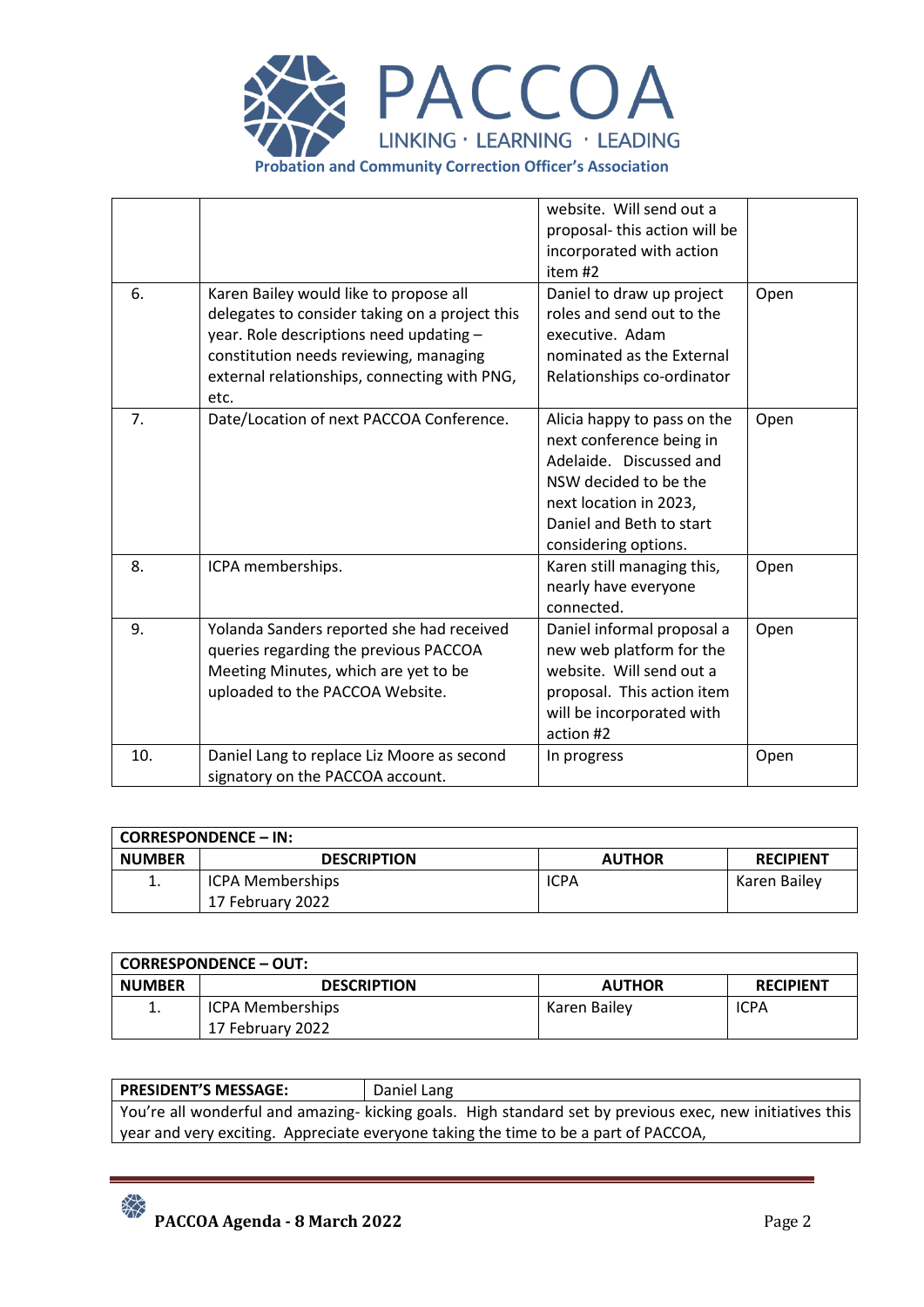

**TREASURER's UPDATE:** Karen Bailey

## **PACCOA Treasurer's Report**

*Probation and Community Corrections Officers' Association Incorporated* ABN 97 637 750 898

**February 2022** 

| <b>OPENING BALANCE:</b><br><b>INCOMING:</b>          |    | \$225091.06 |
|------------------------------------------------------|----|-------------|
| <b>Member Fees</b>                                   | Ś. | 2305.00     |
| Interest                                             | Ś  | 0.00        |
| <b>EXPENSES/OUTGOINGS:</b><br>GoDaddy (website fees) | Ś  | 21.95       |
| <b>Closing Balance for February 2022</b>             |    | \$227374.11 |
| State/territory funds                                |    | \$30450.81  |
| <b>Available funds</b>                               |    | \$196923.30 |

#### **Budget 2021-2022**

2021-22 Financial Year Budget based on 650 Members & current funds estimated income \$253,728.59 (this does not include state funds)

|                          |        | Amount    |                  |           |
|--------------------------|--------|-----------|------------------|-----------|
|                          |        | Allocated | <b>YTD</b> spend | Remaining |
| Conference               | 30.00% | 76118.57  | 22062.20         | 54056.37  |
| Sponsorship              | 10.00% | 25372.85  | 1295.68          | 24077.17  |
| Professional development | 50.00% | 126864.30 | 2080.92          | 124783.38 |
| Promotional              | 5.00%  | 12686.42  | 1765.50          | 10920.92  |
| <b>Running Costs</b>     | 5.00%  | 12686.42  | 344.09           | 12342.33  |

## **\*PACCOA State/Territory sub fund balances**

| <b>State</b> | <b>Opening balance</b> | <b>Added to sub</b> | <b>Expended</b> | <b>Closing balance</b> |
|--------------|------------------------|---------------------|-----------------|------------------------|
|              |                        | fund                |                 |                        |
| <b>TAS</b>   | 3902.47                | 165                 | <b>Nil</b>      | 4067.47                |
| <b>QLD</b>   | 4067.11                | 92                  | Nil             | 4159.11                |
| <b>WA</b>    | 7884.93                | 38                  | Nil             | 7922.93                |
| <b>SA</b>    | 5841.13                | 107                 | Nil             | 5948.13                |
| <b>NT</b>    | 4758.81                | 22                  | Nil             | 4780.81                |
| <b>VIC</b>   | 2820.55                | 25                  | Nil             | 2845.55                |
| <b>ACT</b>   | 714.81                 | 12                  | Nil             | 726.81                 |
| <b>TOTAL</b> | \$29989.81             | 461                 | 0               | \$30450.81             |

**\*Calculated at \$1.00 per member per fortnight (20% of dues paid)**

**Matters for Treasury to consider:**

This report was completed by

Karen Bailey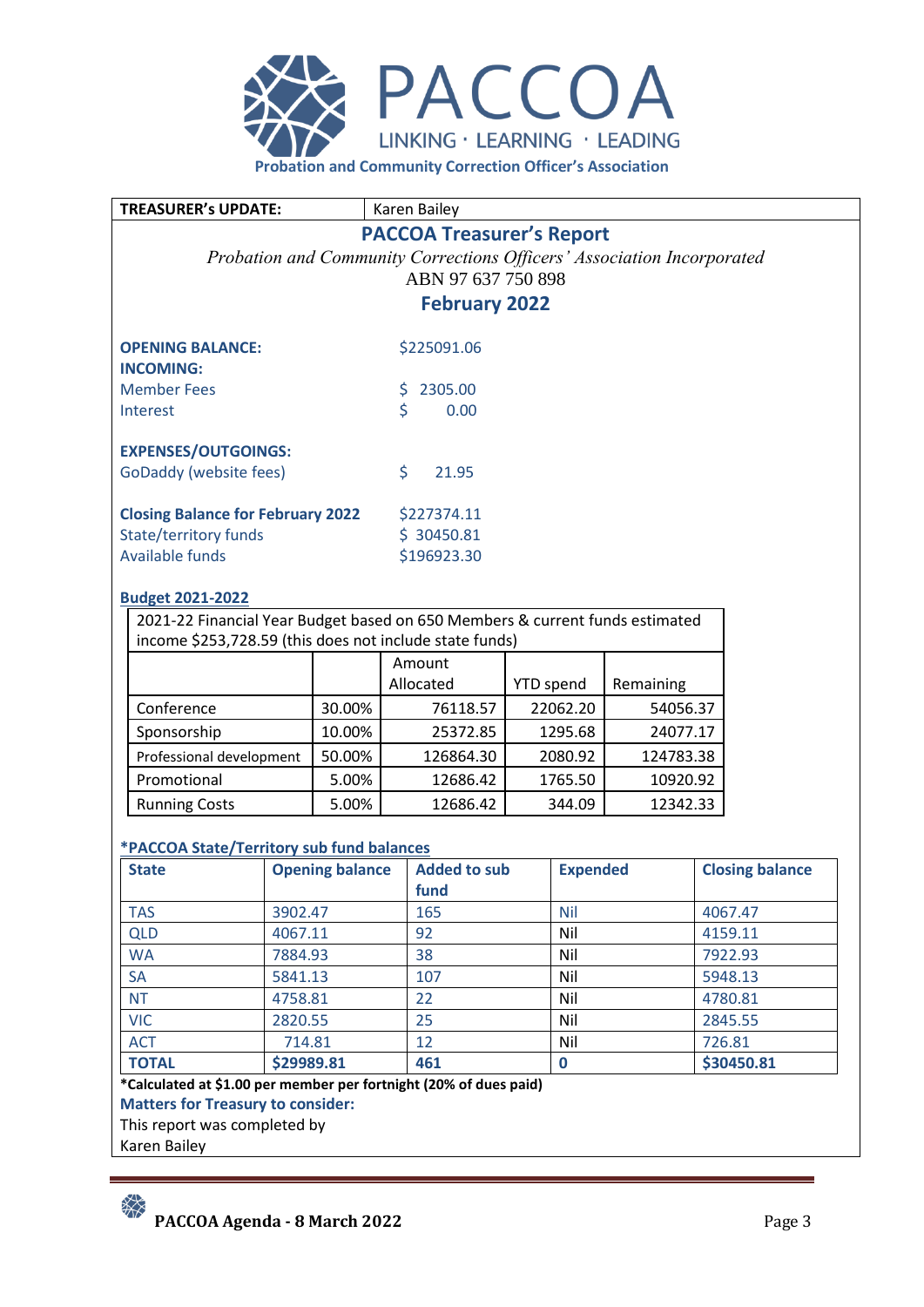

| Treasurer                               |                  |                  |
|-----------------------------------------|------------------|------------------|
| PACCOA                                  |                  |                  |
| <b>Acceptance of Treasurer's Report</b> | <b>PROPOSED:</b> | <b>SECONDED:</b> |
|                                         | Karen Bailev     | Kristy Herbert   |

| <b>MEMBERSHIP UPDATE:</b>                                                                           | Karen Bailey |  |
|-----------------------------------------------------------------------------------------------------|--------------|--|
| As at 2 March 2022 we have 714 members. One new member for Victoria, Despina Poursanidis, who       |              |  |
| some of you may know as she was a previous PACCOA secretary, which is great to have this calibre of |              |  |
| member re-join. One new member for Tassie, Naomi Wass. Current state and territory membership       |              |  |
| numbers are SA 55, Vic 14, Tas 82, ACT 6, NT 11, WA 20, Qld 48, NSW 478.                            |              |  |

I anticipate growth in the membership with the promotion of the Leadership Excellence Series and the future launch of the sponsorship program.

|            | <b>STATE &amp; TERRITORIES UPDATES:</b>                                                                                                                                                                                                                                                                                                                                                                                                                                                                                                                                                                                 |
|------------|-------------------------------------------------------------------------------------------------------------------------------------------------------------------------------------------------------------------------------------------------------------------------------------------------------------------------------------------------------------------------------------------------------------------------------------------------------------------------------------------------------------------------------------------------------------------------------------------------------------------------|
|            |                                                                                                                                                                                                                                                                                                                                                                                                                                                                                                                                                                                                                         |
| <b>NT</b>  | Louise Blacker long term member, lost husband suddenly- using funds to purchase gift.                                                                                                                                                                                                                                                                                                                                                                                                                                                                                                                                   |
|            | Leadership Program promoted to the membership.                                                                                                                                                                                                                                                                                                                                                                                                                                                                                                                                                                          |
| <b>SA</b>  | Nothing to report of significance                                                                                                                                                                                                                                                                                                                                                                                                                                                                                                                                                                                       |
| <b>TAS</b> | No representative                                                                                                                                                                                                                                                                                                                                                                                                                                                                                                                                                                                                       |
| <b>ACT</b> | No representative                                                                                                                                                                                                                                                                                                                                                                                                                                                                                                                                                                                                       |
| <b>WA</b>  | Pins arrived today. Sent email to members re: leadership program. Reaching out to                                                                                                                                                                                                                                                                                                                                                                                                                                                                                                                                       |
|            | members about training, conf etc offering to fund but no response yet.                                                                                                                                                                                                                                                                                                                                                                                                                                                                                                                                                  |
| <b>NSW</b> | Good response for Leadership Program, membership solid. Beth sending out next                                                                                                                                                                                                                                                                                                                                                                                                                                                                                                                                           |
|            | newsletter soon.                                                                                                                                                                                                                                                                                                                                                                                                                                                                                                                                                                                                        |
| <b>QLD</b> | PACCOA pins have been received and distribution has commenced. We have promoted<br>the Leadership Excellence Series to the membership and to the whole of Community<br>Corrections. Within a short period of time I had 4 officers reach out requesting to be<br>members, 1 has returned their membership and just waiting on returned paperwork for<br>others. Also had positive feedback from the membership on what a fantastic initiative<br>this was. We held our monthly TEAMS catch-up, with Desi, new member from Vic and<br>previous PACCOA secretary joined in, which was great to have her back on board and |
| <b>VIC</b> | enthusiastic. We have decided to extend these meetings to bi-monthly.<br>Great to have Desi on-board. Received pins. Need to send out Leadership program out to                                                                                                                                                                                                                                                                                                                                                                                                                                                         |
|            | the masses.                                                                                                                                                                                                                                                                                                                                                                                                                                                                                                                                                                                                             |

## **CONFERENCE UPDATES:**

Daniel and Beth to source options for NSW, will be a hybrid in 2023

**SOCIAL MEDIA:** Beth Van Baast

Still going well.